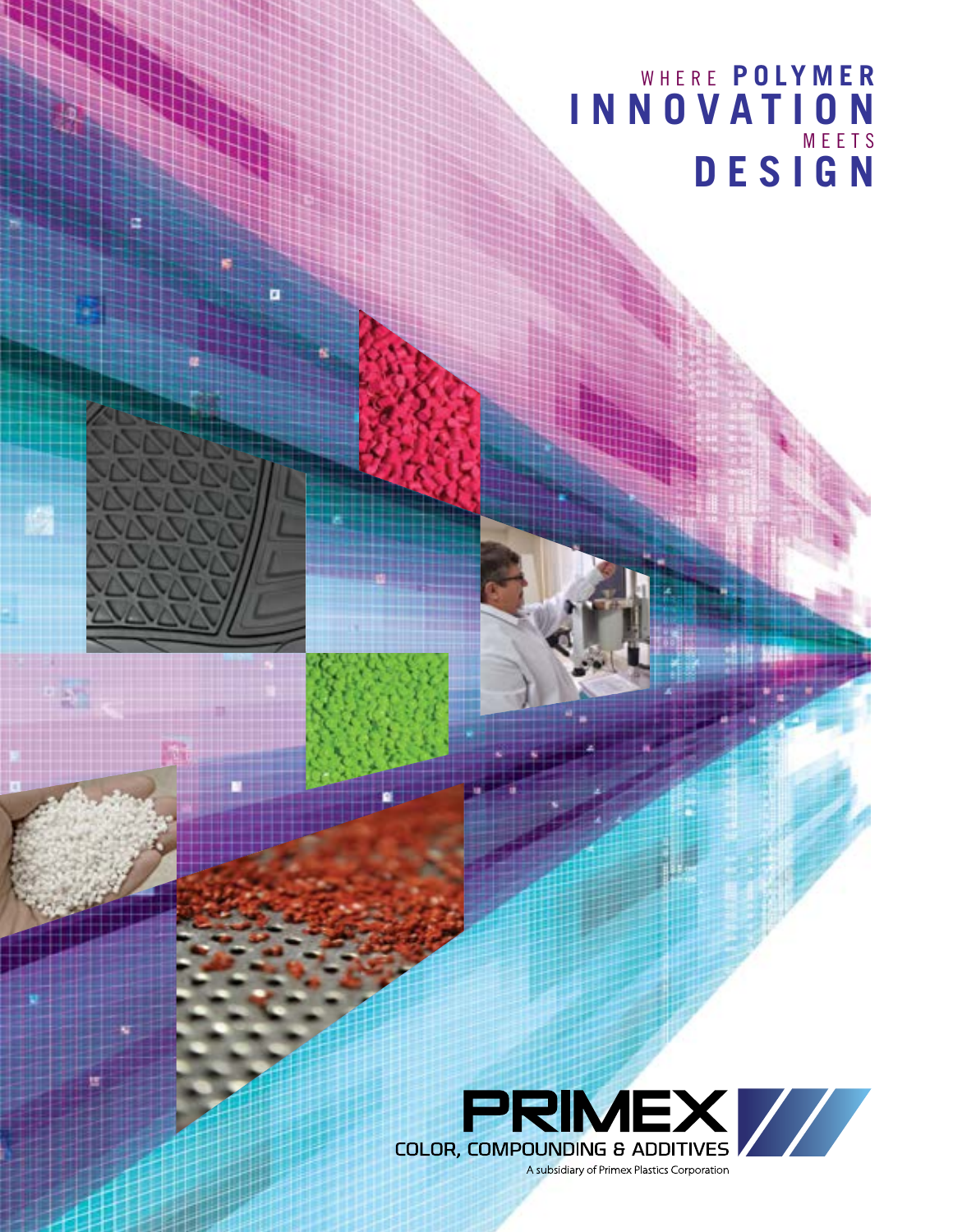# **C O L O R M A S T E R B AT C H E S ,**  S P E C I A LT Y COMPOUNDS, **TPES, ADDITIVES** AND MORE

**Primex Color, Compounding & Additives (PCC&A) company roots date back to 1957. Since our founding, we have provided our customers with a full line of innovative compounds, additives and masterbatches which keep them ahead of their competition.** 



## WHY PRIMEX COLOR, COMPOUNDING & ADDITIVES?

Our strategic alliance under the Primex Plastics "One Company" family of companies gives us unparalleled access to technology and industry resources while still allowing our business to be driven by customer needs, not arbitrary corporate bottom line concerns.

 $13$ 

The Primex "One Company" enterprise provides access to the Primex worldwide sales, research and distribution network, ensuring quality, engineering expertise and speed to market.

We provide quick-turn, tailored color and compounding solutions – from order to ship in 10 days or less. And we're flexible



enough to answer the call on any size order from bag load to truck load. Our custom solutions and 60 years of expertise and experience help keep you ahead of your competition when you have that special need that others just can't fulfill.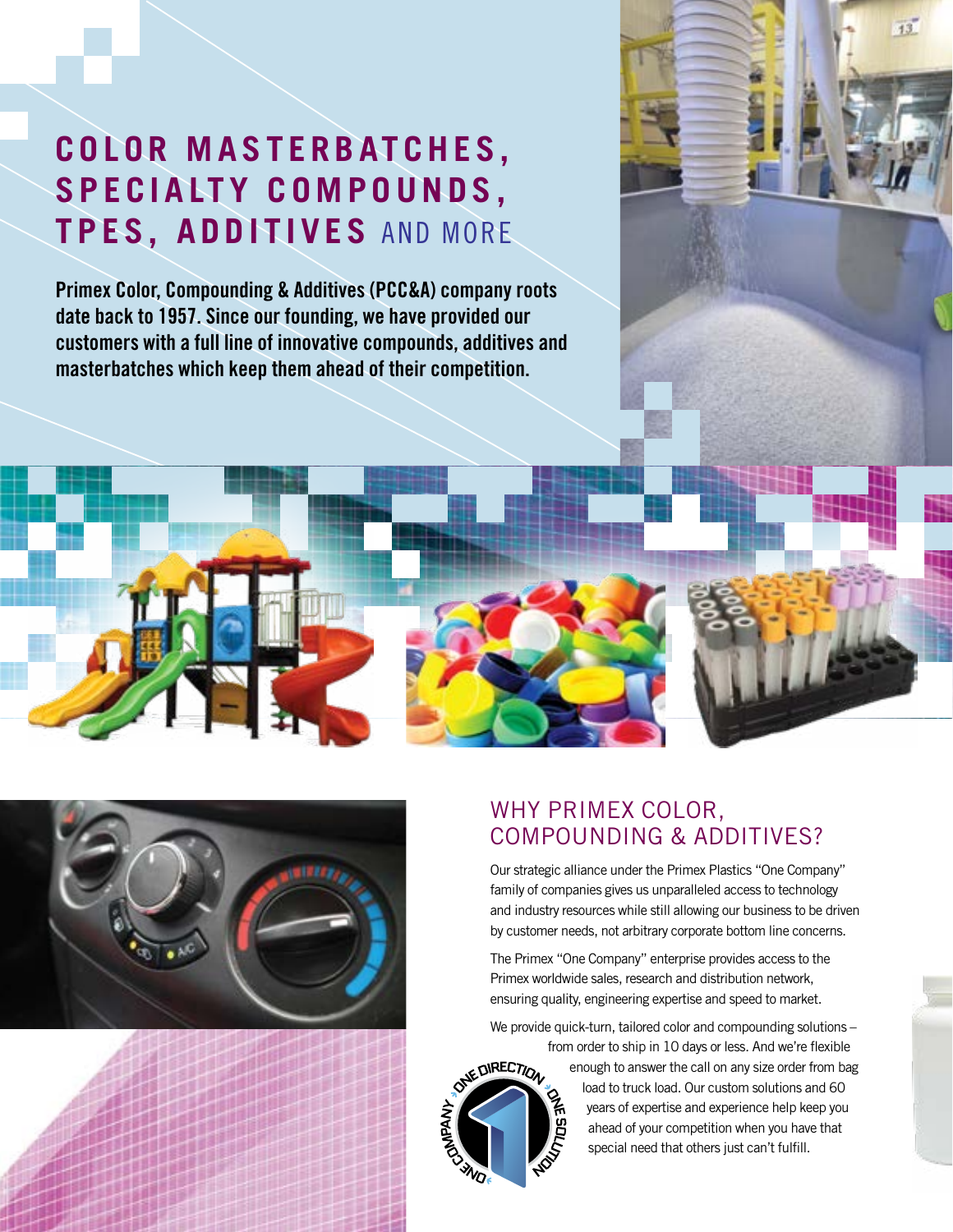

#### **MANUFACTURER OF COLOR CONCENTRATES FOR A WIDE VARIETY OF CONSUMER BRANDS**

Customization is our specialty – effects such as pearlescent, phosphorescent, granite/marble and metallic are no problem. Our colors can be formulated for compliance with most regulatory schema (FDA, USP, UL, NSF, CONEG, EU) for use in food, drug and cosmetic packaging and a wide variety of other applications and markets.

#### **POLYESTER MASTERBATCHES PET, PETG, PCTG**

PCC&A is a leading manufacturer of polyester colors and performance

additive packages for all your needs, including pharmaceutical, nutraceutical and food contact applications. We produce a variety of polyester color concentrate packages with specific appearance or light transmission properties to meet your customers' needs.

### **QUICK SHIP WHITE CONCENTRATES**

Our white masterbatch is formulated as a standard program for a variety of applications, with the same quality, processing capability and performance. Our "quick ship" program allows us to ship our stock white masterbatch compounds in as little as one day.



Our white concentrates are suitable for use in injection molding, extrusion and co-extrusion – sheet or profile, blowmolding, and more. Quantities in our Standard Quick Ship Program range from drums to Gaylords, all at prices constantly monitored to ensure your most competitive cost in use. All our white masterbatches are approved for food contact.

### **SOFT TOUCH THERMOPLASTICS TPE/TPV/TPO**

Primex Color, Compounding & Additives is recognized in the plastics industry for our Faraprene™ series thermoplastic elastomers. Decades of research and engineering have made the Faraprene product line unparalleled for durability, flexibility and critical physical properties.

### **ENGINEERING COMPOUNDS**

Though we started as a color manufacturer we have evolved into a full-service custom solutions provider to the plastics industry. Need a custom compound that enhances polymer performance across a variety of industries? Look no further than Faralloy™, our comprehensive line of specialty compounds that can be custom-tailored to bring flame suppression, UV stability, impact resistance, flexibility and many other performance enhancements to your applications.

### **ADDITIVE CONCENTRATES**

Whether your package needs shelf appeal, or protects pharmaceuticals, beverages, or other household products, our formulations add consistent color attributes and ensures product integrity. We customize functionality by compounding additives to your specifications including UV protection, slip, surface modifications and a wide range of other enhancements. All PCC&A products can be formulated to meet FDA,

UL, NSF and other specifications.

All Primex locations are ISO 9001 certified and operate A2LA accredited labs. Since acquiring O'Neil, Primex has invested heavily in people, new production lines and state-of-the-art testing and research capabilities.